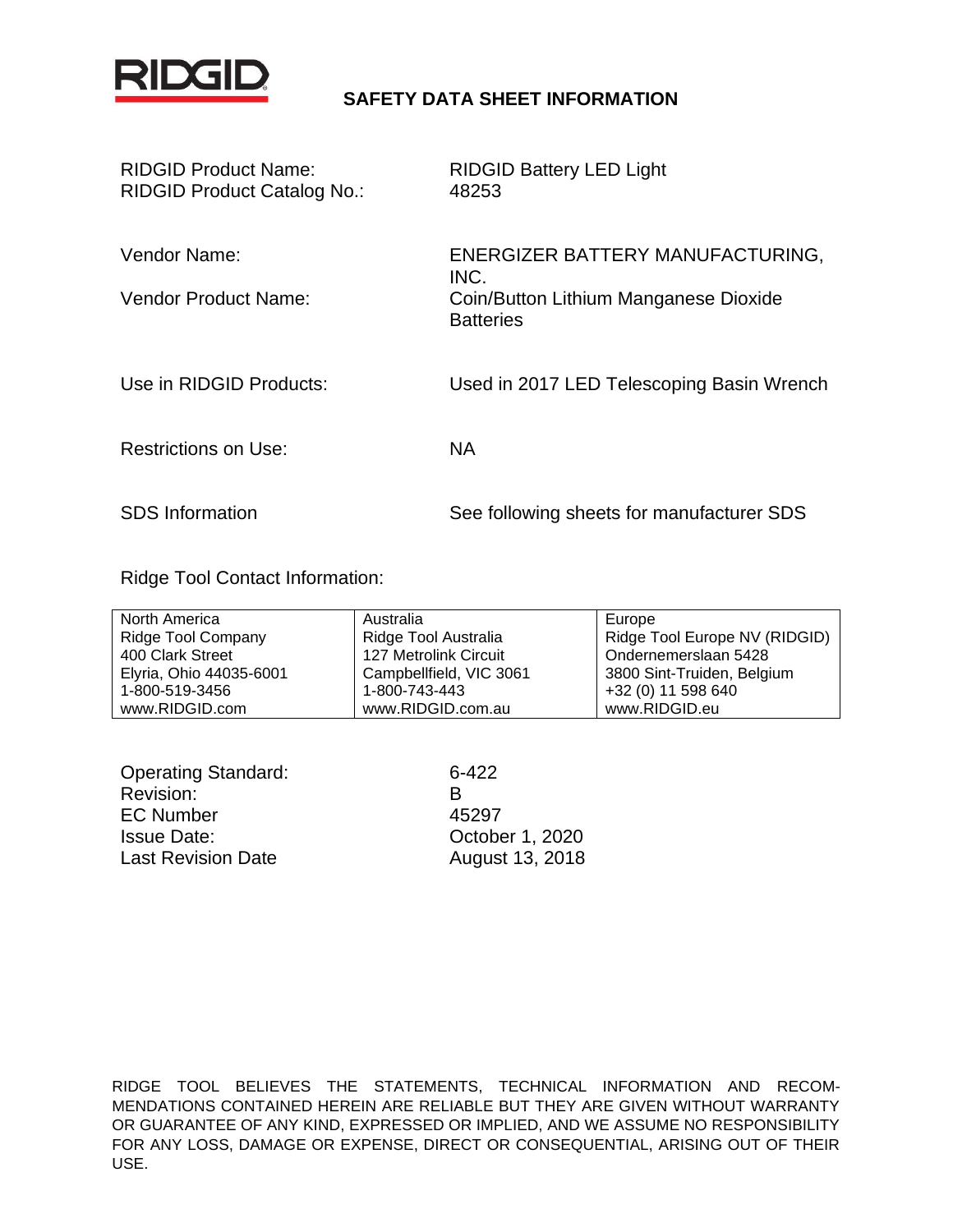

Page 1 of 5 Coin/Button Lithium Manganese Dioxide Batteries

### **ARTICLE INFORMATION SHEET**

This Article Information Sheet (AIS) provides relevant battery information to retailers, consumers, OEMs and other users requesting a GHS-compliant SDS. Articles, such as batteries, are exempt from GHS SDS classification criteria. The GHS criteria is not designed or intended to be used to classify the physical, health and environmental hazards of an article. Branded consumer batteries are defined as electro-technical devices. The design, safety, manufacture, and qualification of Energizer and Rayovac branded consumer batteries follow ANSI and IEC battery standards.

### **SECTION 1 - DOCUMENT INFORMATION**

**Product Name:** Energizer/Rayovac Battery **Document Number: 1219**-LICOIN

**Chemical System:** Coin/Button Lithium Manganese Dioxide **Date Prepared:** December 2019

**Designed for Recharge:** No **Valid Until:** December 2022

**Prepared by:** Energizer

### **SECTION 2 – COMPANY INFORMATION**

Energizer Brands, LLC **Email for Information:** 533 Maryville University Drive St. Louis, MO 63141

**[energizer@custhelp.com](mailto:energizer@custhelp.com) [www.energizer.com](http://www.energizer.com/)**

 $\overline{\phantom{a}}$ 

### **SECTION 3 – ARTICLE INFORMATION**

| Description            | Coin/Button Lithium Manganese Dioxide Battery                                                                      |
|------------------------|--------------------------------------------------------------------------------------------------------------------|
| Use                    | Portable power source                                                                                              |
| <b>Brand</b>           | ENERGIZER RAYOVAC                                                                                                  |
| <b>IEC Designation</b> | Including but not limited to: CR (1025, 1216, 1220, 1616,<br>1620, 2016, 2032, 2025, 2430, 2450)                   |
| <b>Sizes</b>           | Including but not limited to: CR (1025, 1216, 1220, 1616,<br>1620, 1632, 2012, 2016, 2032, 2025, 2320, 2430, 2450) |
| Image                  | RAYOVAC<br><b>CR2032</b><br><b><i>HUVENA</i></b>                                                                   |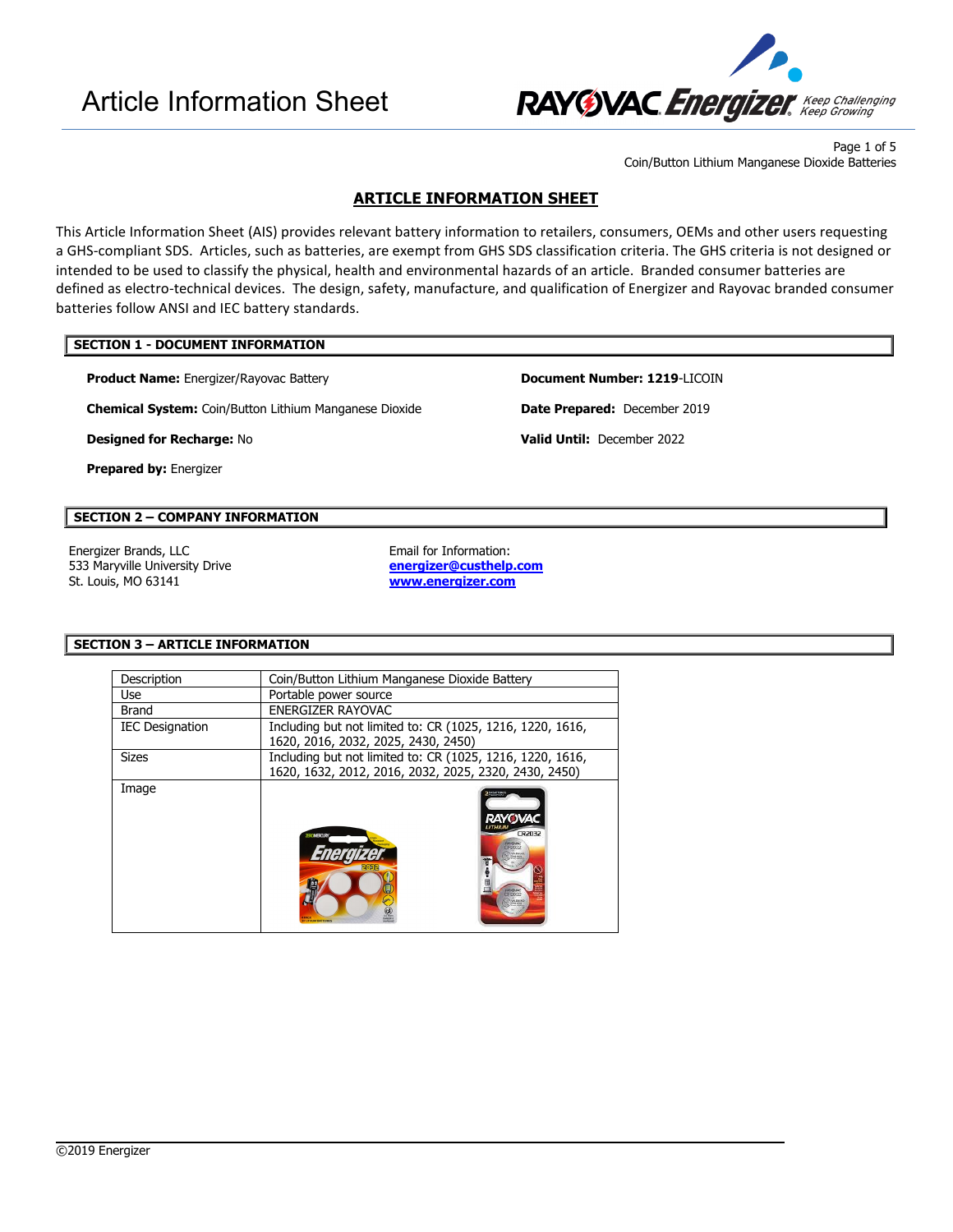

Page 2 of 5

Coin/Button Lithium Manganese Dioxide Batteries

### **SECTION 4 – ARTICLE CONSTRUCTION**

**IMPORTANT NOTE:** The battery should not be opened or burned. Exposure to the ingredients contained within or their combustion products could be harmful.

| <b>MATERIAL OR INGREDIENT</b>                                         | PEL (OSHA)                                                                             | <b>TLV (ACGIH)</b>                            | %/wt.          |
|-----------------------------------------------------------------------|----------------------------------------------------------------------------------------|-----------------------------------------------|----------------|
| Carbon Black<br>$(CAS# 1333-86-4)$                                    | 3.5 mg/m <sup>3</sup> TWA                                                              | 3.5 mg/m <sup>3</sup> TWA                     | $0 - 1$        |
| 1,2-Dimethoxyethane<br>(CAS# 110-71-4)                                | None established                                                                       | None established                              | $0-6$          |
| 1.3-Dioxolane<br>$(CAS# 646-06-0)$                                    | None established                                                                       | None established                              | $0 - 8$        |
| Graphite<br>$(CAS# 7782-42-5)$                                        | 15 mg/m <sup>3</sup> TWA (total dust)<br>5 mg/m <sup>3</sup> TWA (respirable fraction) | 2 mg/m <sup>3</sup> TWA (respirable fraction) | $0 - 3$        |
| Lithium or Lithium Alloy<br>(CAS# 7439-93-2)                          | None established                                                                       | None established                              | $1-6$          |
| Lithium Perchlorate<br>(CAS# 7791-03-9)                               | None established                                                                       | None established                              | $0 - 3$        |
| Lithium Trifluoromethanesulfonate<br>(CAS# 33454-82-9)                | None established                                                                       | None established                              | $0 - 3$        |
| Lithium Trifluoromethanesulfonimide<br>(CAS# 90076-65-6)              | None established                                                                       | None established                              | $0 - 3$        |
| Manganese Dioxide<br>(CAS# 1313-13-9)                                 | 5 mg/m <sup>3</sup> Ceiling (as Mn)                                                    | $0.2 \text{ mg/m}^3$ TWA (as Mn)              | 12-42          |
| Propylene Carbonate<br>(CAS# 108-32-7)                                | None established                                                                       | None established                              | $0 - 8$        |
| Non-Hazardous Components:                                             |                                                                                        |                                               |                |
| <b>Steel</b><br>(iron CAS# 65997-19-5)                                | None established                                                                       | None established                              | 20             |
| Plastic and Other<br><b>DNOD</b> : Deutlechee wat attenuates websited | None established                                                                       | None established                              | <b>Balance</b> |

\* PNOR: Particulates not otherwise regulated

\*\*PNOC: Particulates not otherwise classified

### **All Energizer Coin/Button Lithium Manganese Dioxide have zero added mercury.**

### **Applicable Battery Industry Standards**

| <b>North America</b><br>ANSI C18.3M Part 1<br><b>Standards</b> |             | ANSI C18.3 M Part 2 | ANSI C18.4  |  |
|----------------------------------------------------------------|-------------|---------------------|-------------|--|
| <b>International</b><br><b>Standards</b>                       | IEC 60086-1 | IEC 60086-2         | IEC 60086-4 |  |

 $\overline{\phantom{a}}$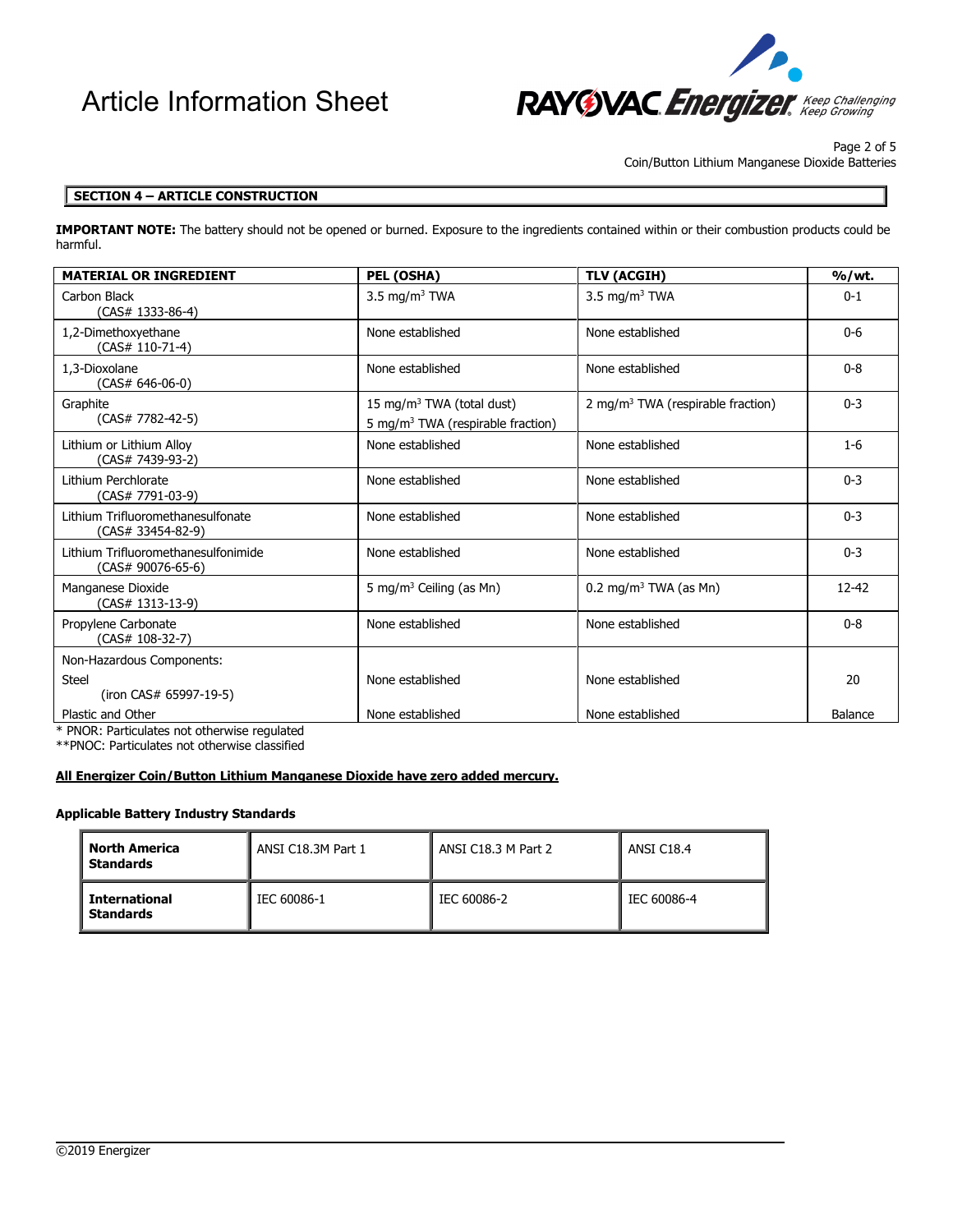

Page 3 of 5 Coin/Button Lithium Manganese Dioxide Batteries

### **SECTION 5 – HEALTH AND SAFETY**

**Ingestion:** Swallowing may lead to serious injury or death in as little as 2 hours due to chemical burns and potential perforation of the esophagus. **Immediately see doctor; have doctor phone (800) 498-8666.** Do not induce vomiting or give food or drink.

The following instructions apply to exposure of internal components.

**Inhalation:** Provide fresh air and seek medical attention.

**Skin Contact:** Remove contaminated clothing and wash skin with soap and water.

**Eye Contact:** Immediately flush eyes thoroughly with water for at least 15 minutes, lifting upper and lower lids, until no evidence of the chemical remains. Seek medical attention.

### **SECTION 6 – FIRE HAZARD & FIREFIGHTING**

In case of fire where lithium batteries are present, flood area with water or smother with a Class D fire extinguishant appropriate for lithium metal, such as Lith-X. Water may not extinguish burning batteries but will cool the adjacent batteries and control the spread of fire. Burning batteries will burn themselves out. Virtually all fires involving lithium batteries can be controlled by flooding with water. However, the contents of the battery will react with water and form hydrogen gas. In a confined space, hydrogen gas can form an explosive mixture. In this situation, smothering agents are recommended. A smothering agent will extinguish burning lithium batteries.

Emergency Responders should wear self-contained breathing apparatus. Burning lithium manganese dioxide batteries produce toxic and corrosive lithium hydroxide fumes.

### **SECTION 7 - HANDLING AND STORAGE**

**Storage:** Store in a cool, well ventilated area. Elevated temperatures can result in shortened battery life. In locations that handle large quantities of lithium batteries, such as warehouses, lithium batteries should be isolated from unnecessary combustibles.

Mechanical Containment: If potting or sealing the battery in an airtight or watertight container is required, consult your Energizer Brands, LLC representative for precautionary suggestions. Do not obstruct safety release vents on batteries. Encapsulation of batteries will not allow cell venting and can cause high pressure rupture.

Handling: Accidental short circuit for a few seconds will not seriously affect the battery. Prolonged short circuit will cause the battery to lose energy, generate significant heat and can cause the safety release vent to open. Sources of short circuits include jumbled batteries in bulk containers, metal jewelry, metal covered tables or metal belts used for assembly of batteries into devices. Damaging a lithium battery may result in an internal short circuit.

> The contents of an open battery, including a vented battery, when exposed to water, may result in a fire and/or explosion. Crushed or damaged batteries may result in a fire.

If soldering or welding to the battery is required, consult your Energizer representative for proper precautions to prevent seal damage or short circuit.

**Charging:** This battery is manufactured in a charged state. It is not designed for recharging. Recharging can cause battery leakage or, in some cases, high pressure rupture. Inadvertent charging can occur if a battery is installed backwards.

**Labeling:** If the Energizer label or package warnings are not visible, it is important to provide a package and/or device label stating:

WARNING: Battery can explode or leak and cause burns if installed backwards, disassembled, charged, or exposed to water, fire or high temperature.

Where accidental ingestion of small batteries is possible, the label should include:

## **WARNING**

**(1) KEEP OUT OF REACH OF CHILDREN.** Swallowing may lead to serious injury or death in as little as 2 hours due to chemical burns and potential perforation of the esophagus. **Immediately see doctor; have doctor phone (202) 625-3333.** Keep in original package until ready to use. Dispose of used batteries immediately.

 $\overline{\phantom{a}}$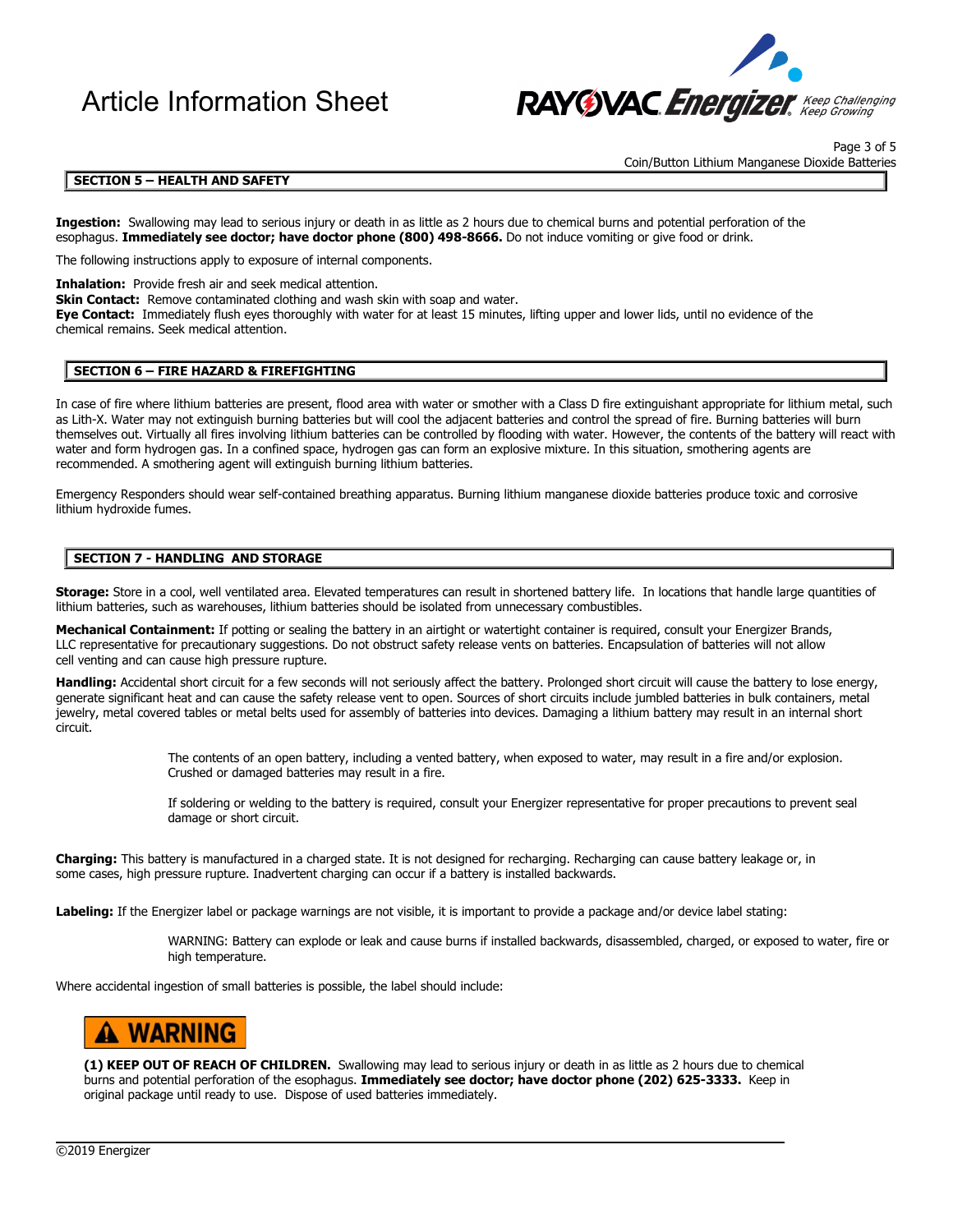

Page 4 of 5 Coin/Button Lithium Manganese Dioxide Batteries

### **SECTION 8 – DISPOSAL CONSIDERATIONS**

LiMnO2 batteries are not hazardous waste per the United States Resource Conservation and Recovery Act(RCRA) - 40 CFR Part 261 Subpart C. Dispose of in accordance with all applicable federal, state and local regulations.

### **SECTION 9 – TRANSPORT INFORAMTION**

In general, all batteries in all forms of transportation (ground, air, or ocean) must be packaged in a safe and responsible manner. Regulatory concerns from all agencies for safe packaging require that batteries be packaged in a manner that prevents short circuits and be contained in "strong outer packaging" that prevents spillage of contents. All original packaging for Energizer lithium batteries are compliant with these regulatory concerns.

Energizer lithium coin batteries are exempt from the classification as dangerous goods as they meet the requirements of the special provisions listed below. (Essentially, they are properly packaged and labeled, contain less than 1 gram of lithium and pass the tests defined in UN model regulation section 38.3).

| <b>Regulatory Body</b>  | <b>Special Provisions</b>        |
|-------------------------|----------------------------------|
| adr                     | 188, 230, 310, 636, 656          |
| IMDG                    | 188, 230, 310, 957               |
| UN                      | UN 3090, UN 3091                 |
| US DOT                  | 422. A54                         |
| IATA 61st edition, ICAO | Packaging Instructions 968 - 970 |

Energizer is registered with CHEMTEL. In the event of an incident during transport call 1-800-526-4727 (North America) or 1-314-985-1511 (International).

A global lithium label chart is provided below to summarize the current global labeling requirements.

### **Label Summary Chart**

| <b>Shipping</b><br>Mode | Li content                                              | Net quantity wt.<br>of batteries per<br>package | <b>Battery Type</b>     | 晶          | ,,,,,,,,,,,,,,,,,,,,,,,,,,,,,<br>احت<br>$\frac{\lambda}{\lambda}$<br>**<br>,,,,,,,,,,,,,,,,,,,,,,,,,,,,,, | CARGO AIRCRAFT<br><b>EX</b><br><b>REIDDEN IN PASSENGER AIRCRAI</b> |
|-------------------------|---------------------------------------------------------|-------------------------------------------------|-------------------------|------------|-----------------------------------------------------------------------------------------------------------|--------------------------------------------------------------------|
| AIR                     | 0.3g to $\leq$ 1g/cell<br>0.3g to $\leq$ 2g/<br>battery | $\leq$ 2.5 kg                                   | L91, L92, L522          | <b>YES</b> | <b>YES</b>                                                                                                | <b>YES</b>                                                         |
|                         | $\leq$ 0.3g/cell                                        | $\leq$ 2.5kg                                    | All Li Coin and<br>2L76 | <b>NO</b>  | <b>YES</b>                                                                                                | <b>YES</b>                                                         |
|                         | $\leq$ 0.3g/cell                                        | >2.5kg                                          | All Li Coin and<br>2L76 | <b>YES</b> | <b>YES</b>                                                                                                | <b>YES</b>                                                         |
|                         |                                                         |                                                 |                         |            |                                                                                                           |                                                                    |
| Land/<br>Sea only       | All                                                     | All                                             | All                     | <b>NO</b>  | <b>YES</b>                                                                                                | <b>YES</b>                                                         |

### **SECTION 10 – REGULATORY INFORMATION**

### **10A Battery**

- 1. **SARA/TITLE III**: As an article, this battery and its contents are not subject to the requirements of the Emergency Planning and Community Right-To-Know Act.
- 2. **USA EPA Mercury Containing & Rechargeable Battery Management Act of 1996:** No mercury added
- 3. **EU Battery Directive 2006/66/EC Amended 2013/56/EU:** Energizer batteries are compliant with all aspects of the Directive

 $\overline{\phantom{a}}$ 

### **10B General**

1. **CPSIA 2008:** Exempt